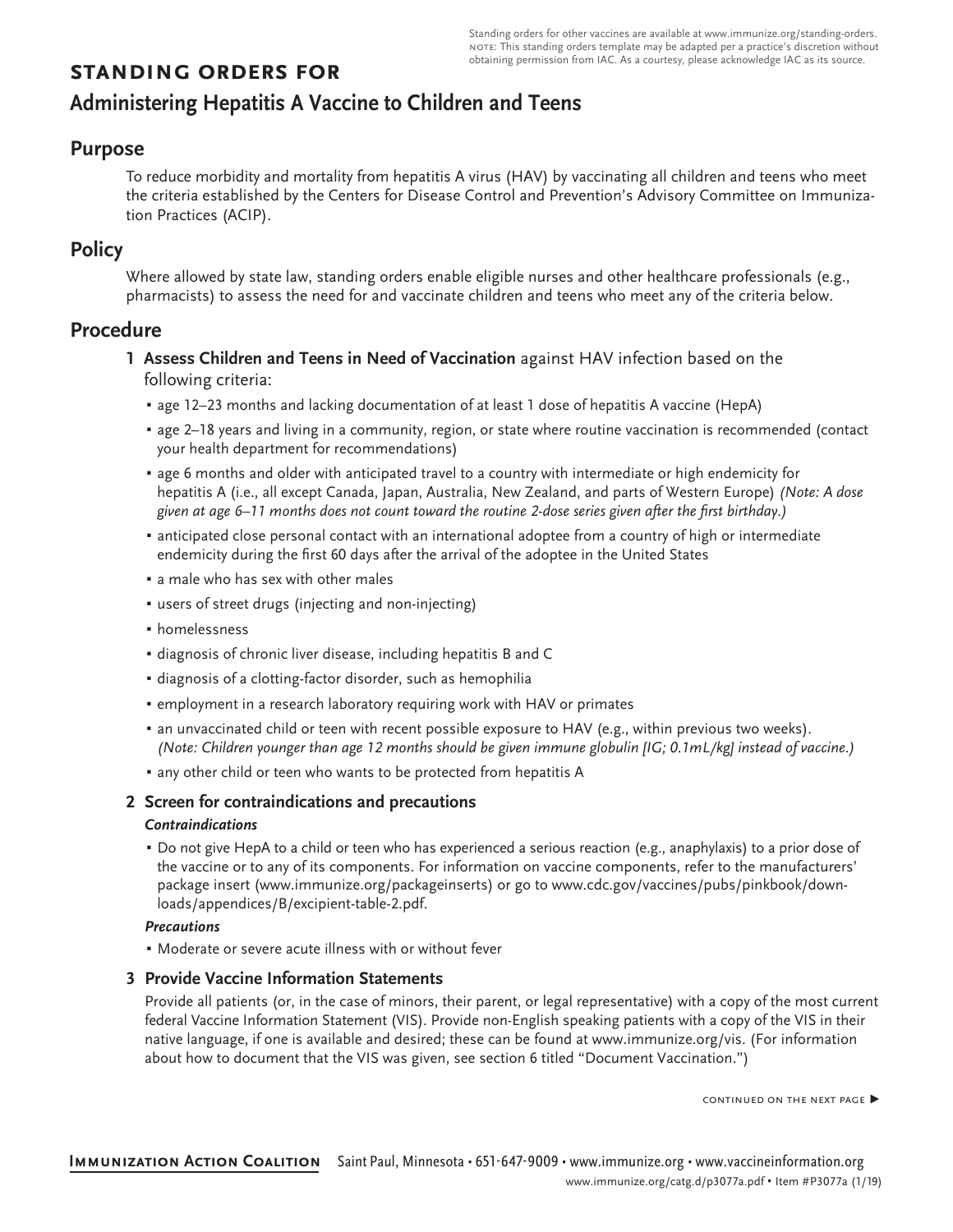#### **4 Prepare to Administer Vaccine**

Choose the needle gauge, needle length, and injection site according to the following chart

| <b>AGE OF INFANT/CHILD/TEEN</b>                  | <b>NEEDLE GAUGE</b> | <b>NEEDLE LENGTH</b> | <b>INJECTION SITE</b>        |
|--------------------------------------------------|---------------------|----------------------|------------------------------|
| Infants (6–11 months)                            | $22 - 25$           | יי ד                 | Anterolateral thigh muscle   |
| Toddlers (1–2 years)                             | $22 - 25$           | $1 - 11/4$ "         | Anterolateral thigh muscle** |
|                                                  | $22 - 25$           | $5/8$ *-1"           | Deltoid muscle of arm        |
| Children (3-10 years)                            | $22 - 25$           | $5/8$ *-1"           | Deltoid muscle of arm**      |
|                                                  | $22 - 25$           | $1 - 11/4$ "         | Anterolateral thigh muscle   |
| Adolescents and Teens<br>$(11-18 \text{ years})$ | $22 - 25$           | $5/8$ *-1"           | Deltoid muscle of arm**      |
|                                                  | $22 - 25$           | $1 - 11/2$ "         | Anterolateral thigh muscle   |

\* A ⅝" needle may be used for children for IM injection in the deltoid muscle only if the skin is stretched tight, the subcutaneous tissue is not bunched, and the injection is made at a 90-degree angle.

\*\* Preferred site.

**5 Administer HepA vaccine,** 0.5 mL for patients age 6 months (6–11 months for international travel) through 18 years and 1.0 mL for patients age 19 years and older, via the intramuscular (IM) route, according to the following tables:

#### *Schedule for routine vaccination*

| <b>VACCINE AND DOSE</b><br><b>NUMBER</b> | <b>RECOMMENDED</b><br><b>AGE FOR THIS</b><br><b>DOSE</b> | <b>MINIMUM AGE</b><br><b>FOR THIS DOSE</b> | <b>RECOMMENDED</b><br><b>INTERVAL TO NEXT</b><br><b>DOSE</b> | <b>MINIMUM</b><br><b>INTERVAL TO</b><br><b>NEXT DOSE</b> |
|------------------------------------------|----------------------------------------------------------|--------------------------------------------|--------------------------------------------------------------|----------------------------------------------------------|
| HepA#1                                   | $12-23$ months 1 12 months                               |                                            | 6– 18 months                                                 | 6 months                                                 |
| HepA $#2$                                | $>18$ months                                             | 18 months                                  |                                                              |                                                          |

#### *Schedule for catch-up vaccination*

| <b>NUMBER OF PRIOR</b><br><b>DOCUMENTED DOSES</b> | <b>MINIMUM AGE</b><br><b>FOR DOSE 1</b> | <b>MINIMUM INTERVAL BETWEEN DOSES OF HEPA</b><br><b>STARTING FROM THE MOST RECENT DOSE GIVEN</b> |  |
|---------------------------------------------------|-----------------------------------------|--------------------------------------------------------------------------------------------------|--|
|                                                   |                                         | <b>DOSE 1 TO DOSE 2</b>                                                                          |  |
| None or unknown <sup>1</sup>                      | 12 months                               | 6 months                                                                                         |  |
|                                                   |                                         | 6 months                                                                                         |  |

#### *Schedule for travelers to countries with intermediate or high endemicity for HAV*

| <b>AGE OF TRAVELER</b>       | <b>HEALTH STATUS</b>                                     | <b>HEPATITIS A VACCINE</b> | <b>IMMUNE GLOBULIN</b>        |
|------------------------------|----------------------------------------------------------|----------------------------|-------------------------------|
| Younger than age 6<br>months | Healthy                                                  | No                         | 0.1 or 0.2 mL/kg <sup>1</sup> |
| 6 through 11 months          | Healthy                                                  | $1$ dose <sup>2</sup>      | None                          |
| 1 through 18 years           | Healthy & not<br>previously vac-<br>cinated              | 1 dose                     | None                          |
| All ages $\geq$ 12 months    | Immunocom-<br>promised &<br>not previously<br>vaccinated | 1 dose                     | 0.1 or 0.2 mL/kg <sup>1</sup> |

#### **notes**

- 1 Infants younger than age 6 months and older children for whom vaccine is contraindicated should be given IG at a dose of 0.1 mL/kg for travel of up to 1 month's time. For travel of 2 months or longer, they should be given IG 0.2 mL/kg and repeat dose of 0.2 mL/kg for every 2 months that travel continues.
- 2 A dose given at age 6–11 months does not count toward the routine 2-dose series given after the first birthday.

CONTINUED ON THE NEXT PAGE ▶

Immunization Action Coalition • Saint Paul, Minnesota • 651-647-9009 • www.immunize.org • www.vaccineinformation.org www.immunize.org/catg.d/p3077a.pdf • Item #P3077a (1/19)